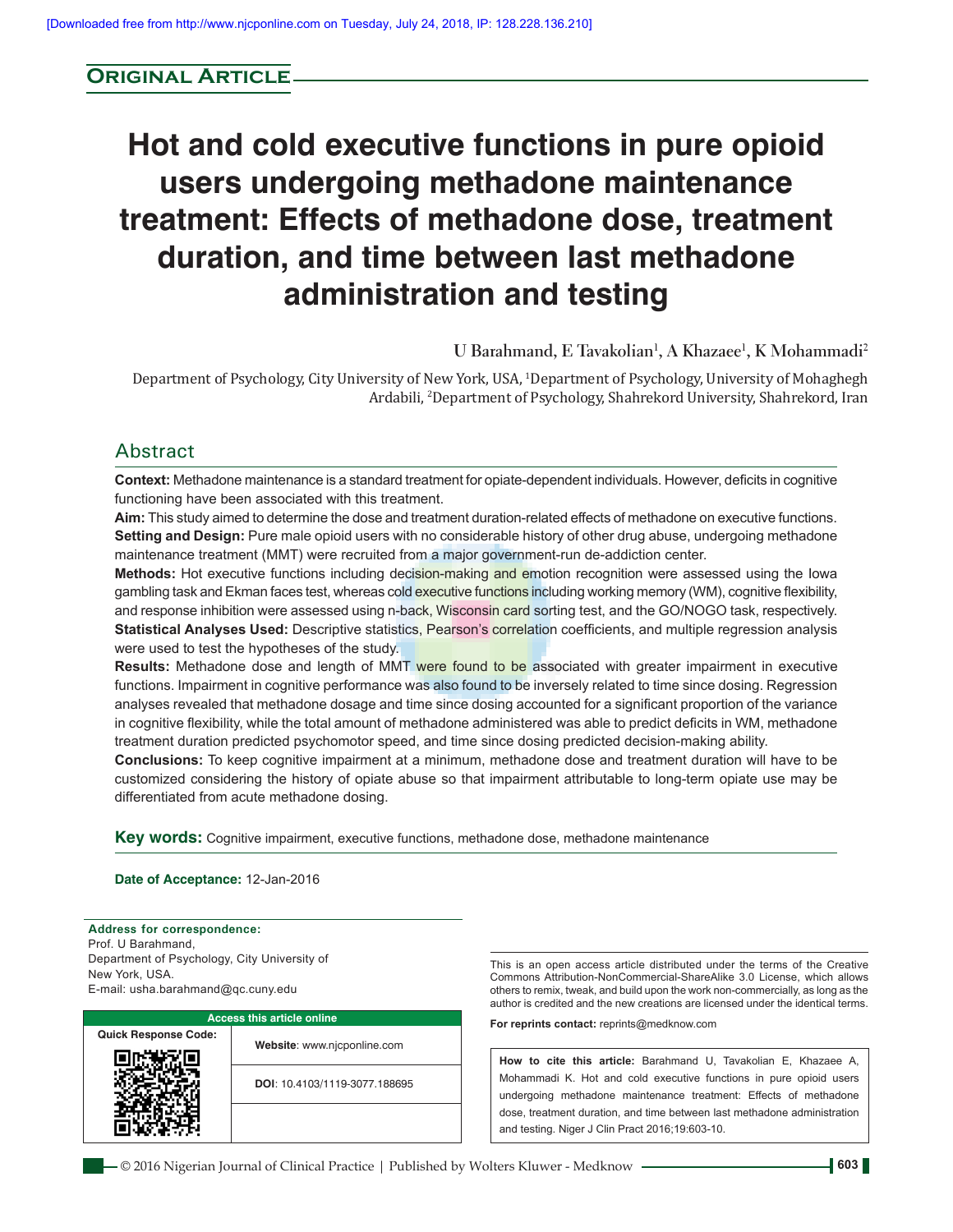Barahmand, *et al*.: Executive functions in methadone maintenance patients

# **Introduction**

Opiate dependence is a serious health hazard worldwide, and in most countries, methadone substitution treatment is the standard evidence‑based treatment for opiate‑dependent individuals. Methadone maintenance treatment (MMT) is a comprehensive treatment program that involves the prescription of methadone as an alternative to the opioid on which the individual was dependent. Research has demonstrated that once the individual is stabilized at the right dose, long‑term methadone prescription alleviates withdrawal symptoms, blocks euphoric effects, and reduces craving associated with opioids.[1] Methadone has also been reported to improve physical and mental health, social functioning, and quality of life.<sup>[2]</sup> In terms of benefits for society, MMT has the potential to reduce illicit drug use, criminal activity, and incidence of HIV infection.<sup>[3-7]</sup>

Despite the potential benefits of MMT, some studies have indicated that chronic opiate use, whether naturally occurring or synthetic, is associated with several neuropsychological impairments both during active use and after a period of abstinence.[8] The deficits in neuropsychological functioning reported for individuals undergoing MMT are prominent in what are called executive functions.<sup>[9]</sup> Executive functions are defined as a set of higher‑order abilities including initiation, inhibition, cognitive flexibility, shifting, switching, planning, speed of processing, and decision-making involved in the employment, monitoring, and regulation of goal-directed behaviors.<sup>[10]</sup> Recent evidence suggests that these functions can be classified into two broad domains: (i) Cold executive functions that demand greater use of rationality and logic, such as working memory (WM), cognitive flexibility, response inhibition, and planning and (ii) hot executive functions that involve emotion, such as decision-making and emotion perception.<sup>[11]</sup>

Methadone‑associated cognitive impairment in both hot and cold executive functions such as attention, WM, processing speed, decision‑making, and cognitive flexibility has been documented.[12‑22]

However, a number of studies have failed to replicate these findings, rendering them inconsistent. Rapeli suggested that cognitive deficits during early abstinence from opioid dependence are partly transient and related to neural dysregulation in the prefrontal cortex induced by withdrawal.<sup>[22]</sup> Gruber claimed that MMT results in a significant improvement in the cognitive performance of opiate-dependent subjects.<sup>[23]</sup> Soyka assessed the cognitive functioning of individuals during MMT and reported significantly improved concentration and executive functions after 8–10 weeks of stable methadone substitution treatment.<sup>[17]</sup>

Studies of the effects of methadone dosing on the neuropsychological functioning of current methadone users have also produced mixed results. Curran found that while a single dose of methadone may induce episodic memory impairment in patients who have a history of heroin use, methadone administered in divided doses does not.[24] Similarly, Lyvers and Yakimoff found that patients in early methadone withdrawal made selectively more perseverative responses and errors than did recently dosed patients.[25] Higher methadone doses were associated with worse cognitive function during peak state in two studies, while other studies have shown improved performance.<sup>[26,27]</sup> For instance, Bracken compared short- and long-term methadone‑maintained individuals.[12] Their study showed that methadone‑maintained individuals performed poorly on tasks of psychomotor speed and selective attention/ impulsivity, but that performance improves with longer-term treatment, suggesting that with longer methadone maintenance, deficits in cognitive task performance may begin to normalize. Some researchers reported no association between methadone dose level and cognitive performance.[28,29] More recently, Rass studied the effects of time relative to dosing and maintenance dose level on cognitive performance in methadone‑maintained individuals. This study revealed that the effects of maintenance dose were mixed. Higher dose resulted in worse performance on attention and WM, but improved performance on executive function.<sup>[16]</sup>

Given that the main aim of MMT for opioid-dependent individuals is to increase treatment retention and opioid abstinence, improve psychosocial functioning, and facilitate treatment of other co-morbid medical and psychiatric conditions, a thorough analysis of any dose-dependent impairment in the cognitive functioning of individuals undergoing MMT is essential so as to facilitate comprehensive rehabilitation of opioid‑dependent individuals.[30] However, with inconsistent research findings, the question of whether MMT, and in particular, the dosage and duration of methadone are associated with better or worse cognitive functioning is still unresolved and calls for further investigation.

Some researchers have speculated that the mixed effects of methadone dosage and duration on executive functions may be related to the plasma levels of methadone, which vary as a function of the time elapsed since the methadone dose. For example, performance in WM and cognitive flexibility tests were worse during peak levels of methadone (a couple of hours after methadone administration) whereas Lyvers and Yakimoff reported better executive cognitive performance among recently dosed individuals (90 min after methadone dose) than those in early withdrawal (24 h after methadone dose).<sup>[16,17,25,31]</sup> These findings imply that methadone plasma levels must be considered while studying executive function deficits and improvements in patients undergoing MMT.

The intent of the present study was to explore the association of methadone dose, consumption, and treatment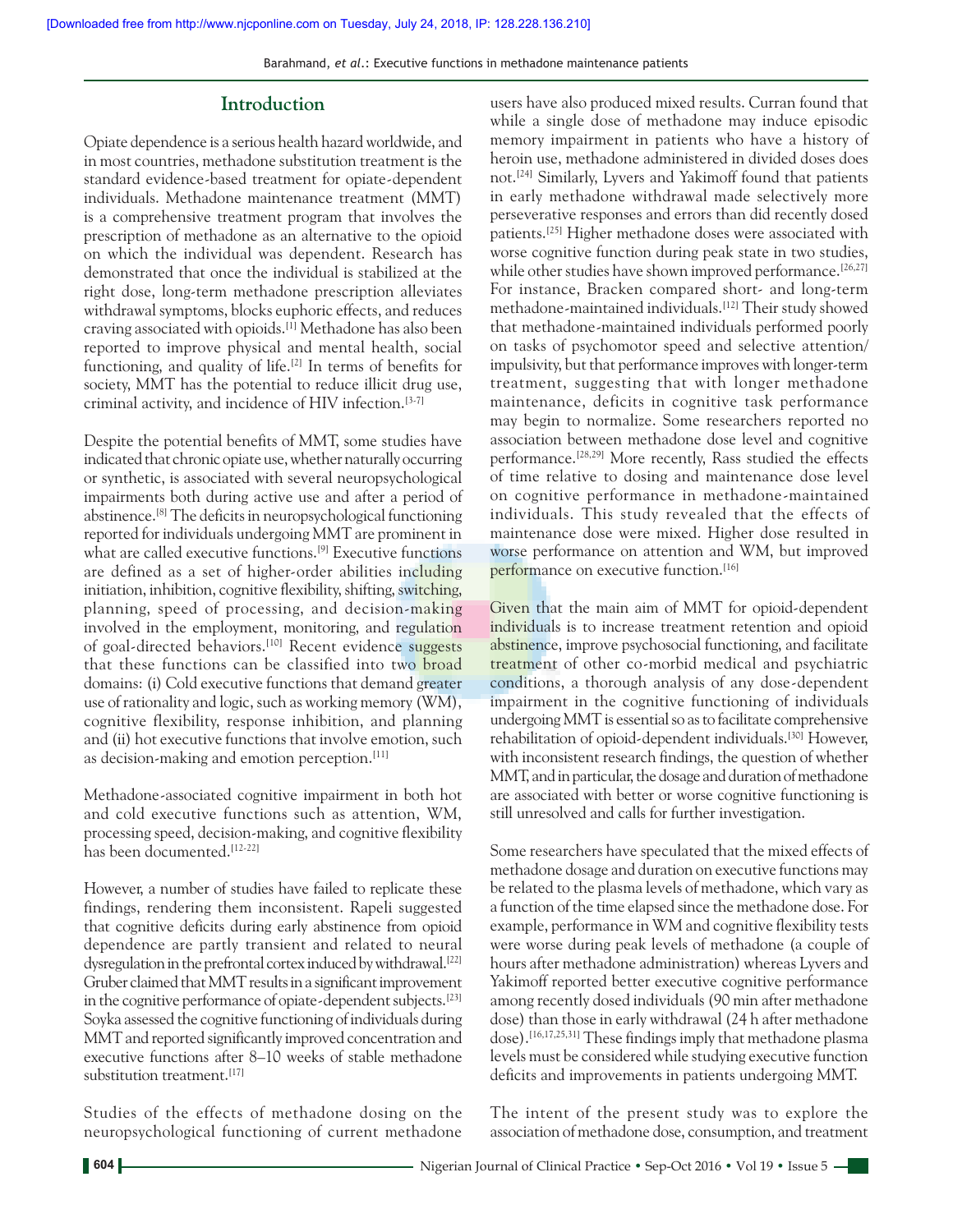duration with cognitive functioning in opiate‑dependent individuals. As most previous studies reported findings based on data from poly substance users, in this study, individuals without a considerable history of other substance abuse were recruited. Furthermore, we studied the effect of total amount of methadone consumed by each participant (dose per day  $\times$  duration of treatment  $\times$  number of administrations per month), as we suspected, it might affect the cognitive functions of individuals undergoing MMT. Based on inconsistent findings from prior studies, we hypothesized that performance on the measures of executive functions would correlate with time since dosing, albeit with no certainty regarding the direction of the association.

# **Methods**

## **Ethics statement**

This research protocol was approved by the Ethics Committee of the University of Mohaghegh Ardabili, Iran, and informed consent was obtained from the study participants prior to administration of the questionnaires.

#### **Participants**

Thirty-four right-handed opioid-dependent men were recruited from two outpatient MMT clinics in Shahrekord, Iran. They were interviewed by two experienced clinicians, and individuals were included if they were pure opioid users in accordance with Diagnostic and Statistical Manual of Mental Disorders (DSM)-5 criteria, on a stable dose of methadone in the last 2 months, able to read, and not used any substance other than methadone in the last 2 weeks. Individuals were excluded if they had hepatitis C or HIV virus infection, a history of head trauma, a neurodegenerative disease, or a psychiatric disorder based on DSM‑5 criteria. All participants received detailed information about the study protocol, gave written informed consent, and were paid as reimbursement of travel costs incurred for participation in this study.

Forty‑one males undergoing MMT volunteered to participate in the study. Seven participants were excluded as they failed to meet the inclusion criteria: One had a history of severe psychosomatic disorder including temporary blindness and paralysis, one had a seizure in the last month, one had Parkinson's disease, one had active hepatitis C virus, one reported having hallucinations, one had administered methadone during testing, and one did not complete all tests. Participants had no difficulty in completing the tests. Data were collected by the second author over a period of 60 days. The final sample comprised 34 opiate‑dependent males undergoing MMT. Each participant completed the tests in one session with a 3 min break between tests. It took approximately two and a half to three hours for each individual to complete all the tests. The order of test administration was counterbalanced.

#### **Neurocognitive measures** *Decision‑making*

Decision‑making was assessed with the Iowa gambling task (IGT).[32] The aim of this task is to simulate real life decision-making using uncertainty, rewards, and penalties. In the game, players are given four decks of cards and an endowment of fake money. Players are instructed to select cards one at a time and try to lose the least amount of money and win the most. Turning a card results in a reward or a penalty, large in decks A and B and small (half as much) in decks C and D. Playing from decks A and B leads to an overall loss, whereas playing C and D leads to an overall gain. Players do not know how many cards will be in the decks. After encountering a few losses, normal participants begin to avoid the decks with large losses. The main dependent variable on this task was the net score on each block of the task. Net scores were calculated by subtracting the number of disadvantageous choices (decks A and B) from the number of advantageous choices (decks C and D) for each block. The test took 20–25 min to administer.

#### *Emotion perception*

The Ekman faces test is a computer task assessing recognition of facial emotional expressions. A series of 36 stimuli featuring faces displaying 6 basic emotions such as anger, disgust, fear, happiness, sadness, and surprise (six emotions, six faces each) were presented. The number of correct identifications for each of the six emotions and the total correct identifications were the main dependent variables from this task.<sup>[33]</sup> There was no time limit for the test, but all individuals completed the test within 40 min.

#### *Cognitive flexibility*

The Wisconsin card sorting test(WCST) was used to assess cognitive flexibility, presenting the task graphically on a computer screen. This task is thought to measure the ability to switch one's attentional set as task demands change. The WCST entails matching stimulus cards with one of the four category cards, in which the stimuli are multidimensional according to color (C), shape (S), and number (N), each dimension defining a sorting rule. By trial and error, the participant has to settle a preordained sorting rule given just the feedback ("right" or "wrong") on the screen after each sort. Two types of errors are possible, perseverative errors, in which the participants make a response in which they persist with a wrong sorting rule and nonperseverative errors.<sup>[34]</sup> In this study, perseverative errors were used as dependent variables. The test took between 30 and 40 min to administer.

## *Working memory*

A blocked WM task based on the classical "n‑back" WM paradigm was used.<sup>[35]</sup> Subjects viewed a sequence of single digits that were presented in random order at a rate of 1/s. They were instructed to determine if the current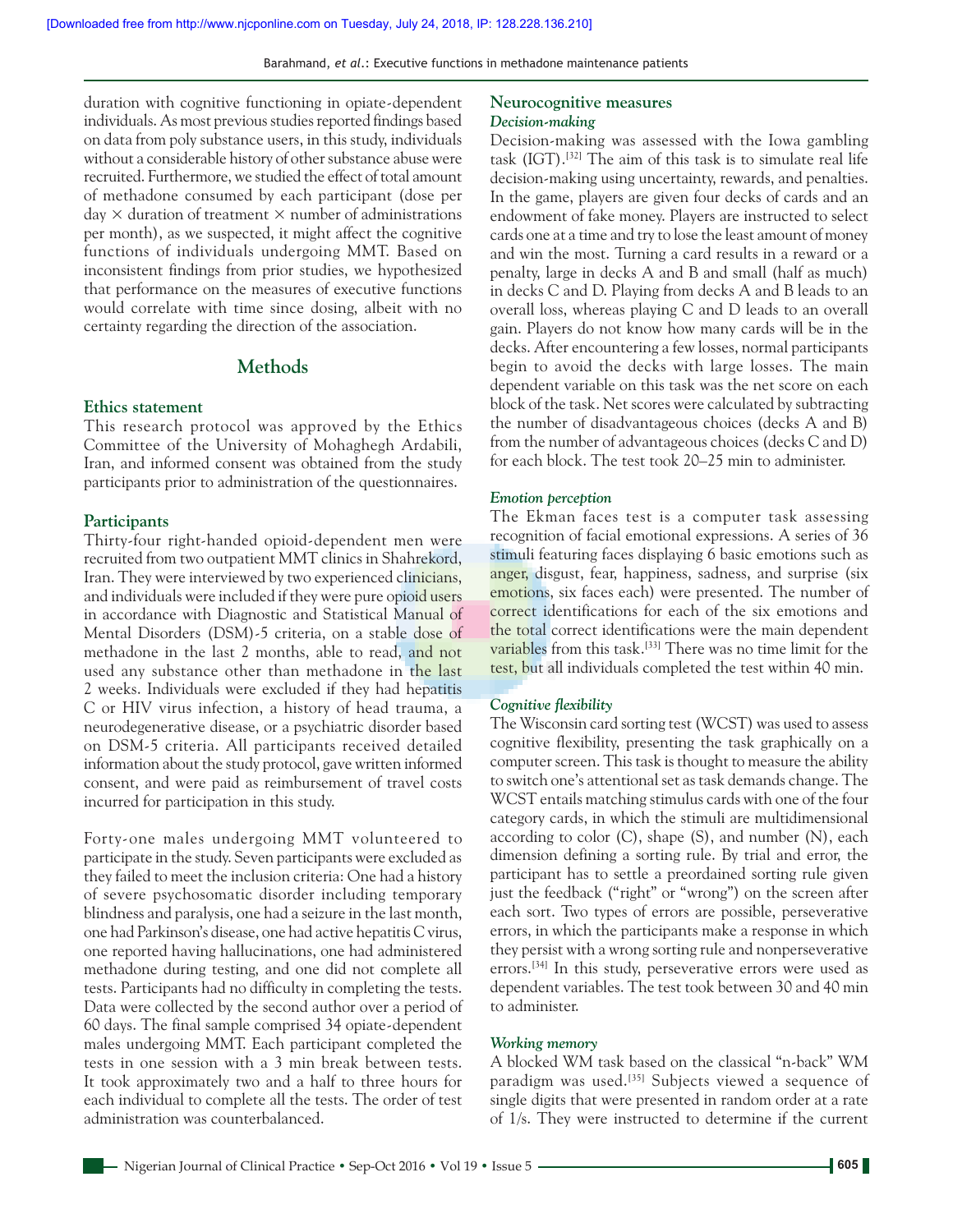digit was the same as the one displayed two (2‑back target) steps before in the sequence. There were 120 trials. 5457872393161 is an example of the sequence of digits for 2‑back trial highlighting the four 2‑back targets. Button press events were used to record WM accuracy (the relative difference between hits and false alarms) and reaction times.<sup>[35.37]</sup> The test took 25–30 min to administer.

#### *Response inhibition*

The GO/NOGO task was used to determine response inhibition in participants. The traditional, simple format of this task allows for examination of response inhibition under conditions in which other cognitive/behavioral processes are minimized. The traditional GO/NOGO task design involves only two stimuli: A Go stimulus and a No‑go stimulus. Participants are instructed to respond rapidly, generally with a button press, to the presentation of GO stimuli only, and response inhibition is measured by the ability to appropriately withhold responding to NOGO stimuli. Typically, the task is weighted toward GO stimuli, to build up a prepotent tendency to respond, thereby increasing the inhibitory effort necessary to successfully withhold responding to NOGO stimuli.<sup>[38,39]</sup> In this study, a blue square was used as a "GO" clue and a red square as the "NOGO" clue. Reaction time on GO trials, commission errors, and inability to refrain from pressing the button when seeing NOGO clue, which show impulsivity, were used as dependent variables. Administration of the test took 20–25 min.

# **Results**

Table 1 represents demographic information and descriptive statistics. Participants were 34 pure opioid‑dependent individuals aged between 22 and 45 ( $m = 33.6$ , standard deviation  $[SD] = 4.5$ ) with an average of 9.3 years  $(SD = 2.9)$  of education. Mean years of opioid abuse was  $6.94$  (SD = 5.23). Of the 34 participants, 33 participants (97%) smoked. Mean duration of MMT was  $23.18$  (SD = 13.80) months, and the average dosage of methadone administration was  $12.62$  mg (SD = 6.91). The total amount of methadone administered was 1316.05 mg (SD = 1096.65).

Table 2 presents the scores of the participants on the various tests of executive functions. Correlations among methadone dose, MMT duration, total amount of methadone consumed, and the time (in hours) elapsed between last methadone administration and test procedure with participants' scores on cold executive function tasks including WCST, 2‑back, and GO/NOGO tasks are presented in Table 3.

As Table 3 shows the number of perseverative errors which shows cognitive flexibility deficits correlate significantly with methadone dosage, the total amount of methadone

# **Table 1: The demographic and methadone use characteristics of the participants**

|                                                | Minimum | Maximum | <b>Mean</b> | <b>SD</b> |
|------------------------------------------------|---------|---------|-------------|-----------|
| Age (years)                                    | 22.00   | 45.00   | 33.61       | 4.57      |
| Education (years)                              | 3.00    | 16.00   | 9.29        | 2.89      |
| Opioid use (years)                             | 00      | 18.00   | 6.94        | 5.22      |
| Methadone dose (mg)                            | 10.00   | 175.00  | 60.10       | 34.55     |
| MMT duration (months)                          | 3.00    | 72.00   | 22.17       | 13.80     |
| Total amount of methadone<br>administered (mg) | 105.00  | 5250.00 | 1316.05     | 1096.65   |
| Last administration of<br>methadone (hours)    | 0.50    | 24.00   | 8.16        | 6.12      |

MMT=Methadone maintenance treatment; SD=Standard deviation

**Table 2: Mean scores of the participants on the** 

| various measures                                                     |                |                |         |           |
|----------------------------------------------------------------------|----------------|----------------|---------|-----------|
| <b>Tests</b>                                                         | <b>Minimum</b> | <b>Maximum</b> | Mean    | <b>SD</b> |
| Wisconsin                                                            |                |                |         |           |
| Perseveration errors                                                 | 1.00           | 20.00          | 7.29    | 4.30      |
| 2-back                                                               | 16.00          | 34.00          | 26.50   | 4.21      |
| GO/NOGO                                                              |                |                |         |           |
| Reaction time                                                        | 297.00         | 543.00         | 373.88  | 50.88     |
| Commission errors                                                    | 00             | 21.00          | 2.61    | 3.58      |
| IGT cards                                                            |                |                |         |           |
| $\overline{A}$                                                       | 15.00          | 34.00          | 25.32   | 4.61      |
| $\mathbf{B}$                                                         | 20.00          | 38.00          | 26.76   | 4.72      |
| $\mathsf{C}$                                                         | 15.00          | 33.00          | 23.26   | 4.51      |
| D                                                                    | 13.00          | 37.00          | 24.67   | 5.10      |
| Net score                                                            | $-32.00$       | 21.00          | $-2.26$ | 12.28     |
| <b>Emotion perception</b>                                            |                |                |         |           |
| Sad                                                                  | 1.00           | 5.00           | 3.82    | 1.05      |
| Surprise                                                             | 1.00           | 6.00           | 4.76    | 1.20      |
| Happy                                                                | 4.00           | 6.00           | 5.32    | 0.72      |
| Fear                                                                 | 00             | 6.00           | 2.85    | 1.63      |
| Angry                                                                | 00             | 5.00           | 2.32    | 1.19      |
| Disgust                                                              | 1.00           | 6.00           | 3.26    | 1.42      |
| Total emotion perception                                             | 14.00          | 30.00          | 22.23   | 3.5       |
| $CD -$ Ctandard doviation: $CT -$ lowa gambling task: $COMOCA - 222$ |                |                |         |           |

SD=Standard deviation; IGT=Iowa gambling task; GO/NOGO=???

**Table 3: Correlation coefficients showing the association of cold executive function scores with methadone dose, treatment duration, total methadone consumed, and time elapsed between last methadone dose and testing**

|                                 | <b>Methadone</b><br>dosage | <b>MMT</b> | Total<br>methadone<br>consumed | Time between<br>duration amount of last methadone<br>dose and<br>testing |
|---------------------------------|----------------------------|------------|--------------------------------|--------------------------------------------------------------------------|
| <b>WCST</b>                     | $0.534**$                  | 0.049      | $0.501**$                      | $0.384*$                                                                 |
| 2-back                          | $-0.370*$                  | $-0.398*$  | $-0.569**$                     | $-0.052$                                                                 |
| GO/NOGO<br>reaction time        | 0.244                      | $0.419*$   | $0.434*$                       | 0.041                                                                    |
| GO/NOGO<br>commission<br>errors | $-0.009$                   | $-0.218$   | $-0.072$                       | $-0.050$                                                                 |

MMT=Methadone maintenance treatment; WCST=Wisconsin card sorting test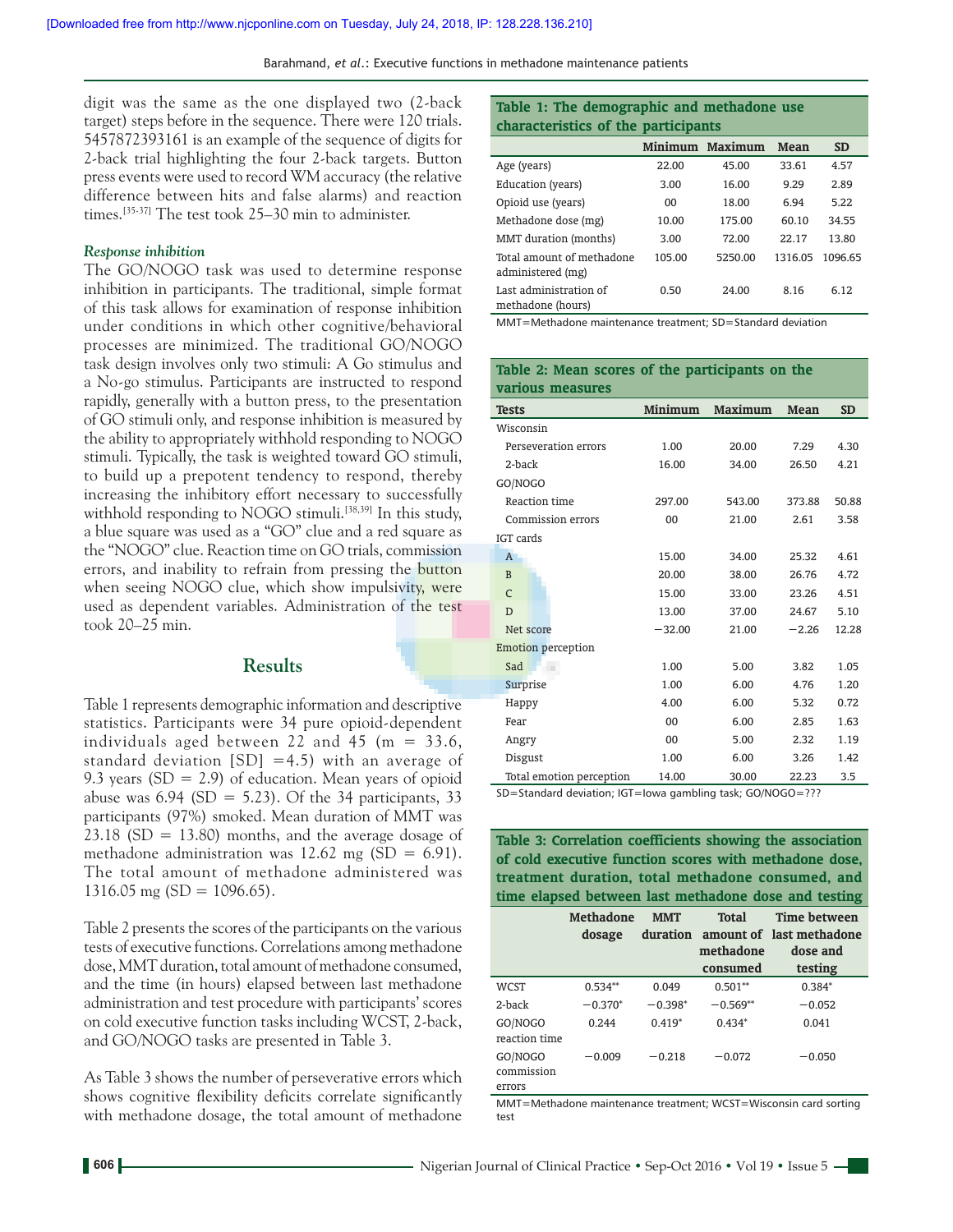that had been consumed, and the time between last methadone administration and test performance which is directly related to methadone concentration level in plasma. However, deficits in cognitive flexibility failed to correlate with MMT duration. The number of correct answers in 2‑back task which represents WM capacity was significantly and negatively associated with both methadone dosage and MMT duration and the total amount of methadone consumed. There is no correlation between WM capacity and the time between last methadone dosing and test performance. Participants' reaction time in GO/NOGO positively correlated with MMT duration and total amount of methadone used. However, there was no correlation between reaction time with methadone dosage and last time of methadone administration. The number of commission errors in GO/NOGO task did not correlate with methadone usage.

Table 4 represents correlation coefficients among hot executive functions and methadone dosage, MMT duration, total methadone consumption, and time since dosing.

As shown in Table 4, IGT net score did not correlate significantly with methadone dosage, MMT duration, or total amount of methadone consumed. However, a point biserial correlation between methadone-maintained patients who made good and bad decisions and time between last methadone dosing and testing were highly significant. This indicates that the greater the time between dosing and testing, the better the decisions made. In other words, it can be assumed that as methadone concentration level in plasma

**Table 4: Correlation coefficients showing the association of hot executive function scores with methadone dose, treatment duration, total methadone consumed, and time elapsed between last methadone dose and testing**

|                                    | <b>Methadone</b><br>dosage | <b>MMT</b> | <b>Total</b><br>consumed | Time<br>duration amount of between last<br>methadone methadone<br>dose and<br>testing |
|------------------------------------|----------------------------|------------|--------------------------|---------------------------------------------------------------------------------------|
| IGT net score                      | $-0.049$                   | $-0.212$   | $-0.098$                 | $0.384*$                                                                              |
| Emotion perception:<br>Sadness     | $-0.299$                   | $0.452**$  | 0.090                    | 0.059                                                                                 |
| Emotion perception:<br>Surprise    | 0.025                      | 0.137      | 0.121                    | 0.074                                                                                 |
| Emotion perception:<br>Happiness   | $-0.192$                   | $0.384*$   | 0.169                    | $-0.045$                                                                              |
| Emotion perception:<br>Fear        | $-0.122$                   | $-0.286$   | $-0.344*$                | $-0.078$                                                                              |
| Emotion perception:<br>Anger       | $-0.416*$                  | 0.324      | $-0.155$                 | $-0.048$                                                                              |
| Emotion perception:<br>Disgust     | $-0.291$                   | 0.263      | $-0.058$                 | 0.294                                                                                 |
| Emotion perception:<br>Total score | $-0.433*$                  | $0.360*$   | $-0.118$                 | 0.104                                                                                 |

MMT=Methadone maintenance treatment

decreases, participants chose more advantageous cards and made more safe decisions. Methadone dosage correlated negatively with an accuracy of anger perception and total emotion perception scores. MMT duration positively correlated with interpretations of sadness and happiness and total scores of emotion perception. Total methadone consumption correlated significantly with the accuracy of fear perception. Time since dosing failed to correlate with emotion perception.

Finally, regression analyses were run to predict each of the indices of executive function using methadone dose, total amount of methadone consumed, duration of MMT, and time since dosing as predictors. Results demonstrated that methadone dose (β = 0.534,  $t = 3.58, P < 0.01$ ) and time between dosing and testing ( $\beta = 0.319$ ,  $t = 2.307$ , *P* < 0.05) accounted for 28.6% and 10% of the variance in cognitive flexibility deficits indicated by perseveration errors, respectively; total amount of methadone consumed accounted for 32.3% of the variance in WM deficits; duration of MMT (β = 0.569, *t* = −3.911, *P* < 0.01) explained 18.8% of the variance in psychomotor speed; time since dosing and testing (β = 0.384, *t* = 2.353,  $P$  < 0.05) accounted for 14.8% of the variance in decision‑making ability; and methadone dose ( $\beta = -0.433$ ,  $t = -2.718$ , *P* < 0.05) accounted for 18.8% of the variance in emotion perception.

# **Discussion**

The present study used a single sample design to investigate the association of methadone dose, duration of MMT, total amount of methadone consumed, and time elapsed since last dose with hot and cold executive functions in methadone maintenance patients.

Analysis of the effects of methadone dose revealed that among the cold executive functions, deficits in cognitive flexibility correlated positively with methadone dose indicating that individuals who were receiving a higher dose of the drug revealed greater deficits. WM scores correlated negatively with methadone dose implying that higher doses of the drug are associated with greater deficits in WM. Indices of response inhibition (reaction time and commission errors) did not correlate significantly with methadone dose suggesting that neither psychomotor speed nor impulsivity is affected by the strength of the dosage of the drug. As regards hot executive functions, methadone dose was associated with deficits in emotion perception, especially the perception of anger, but not with decision‑making.

Such mixed effects of methadone dose on cognitive performance are consistent with the literature. Studies exploring the association of methadone dose and cognitive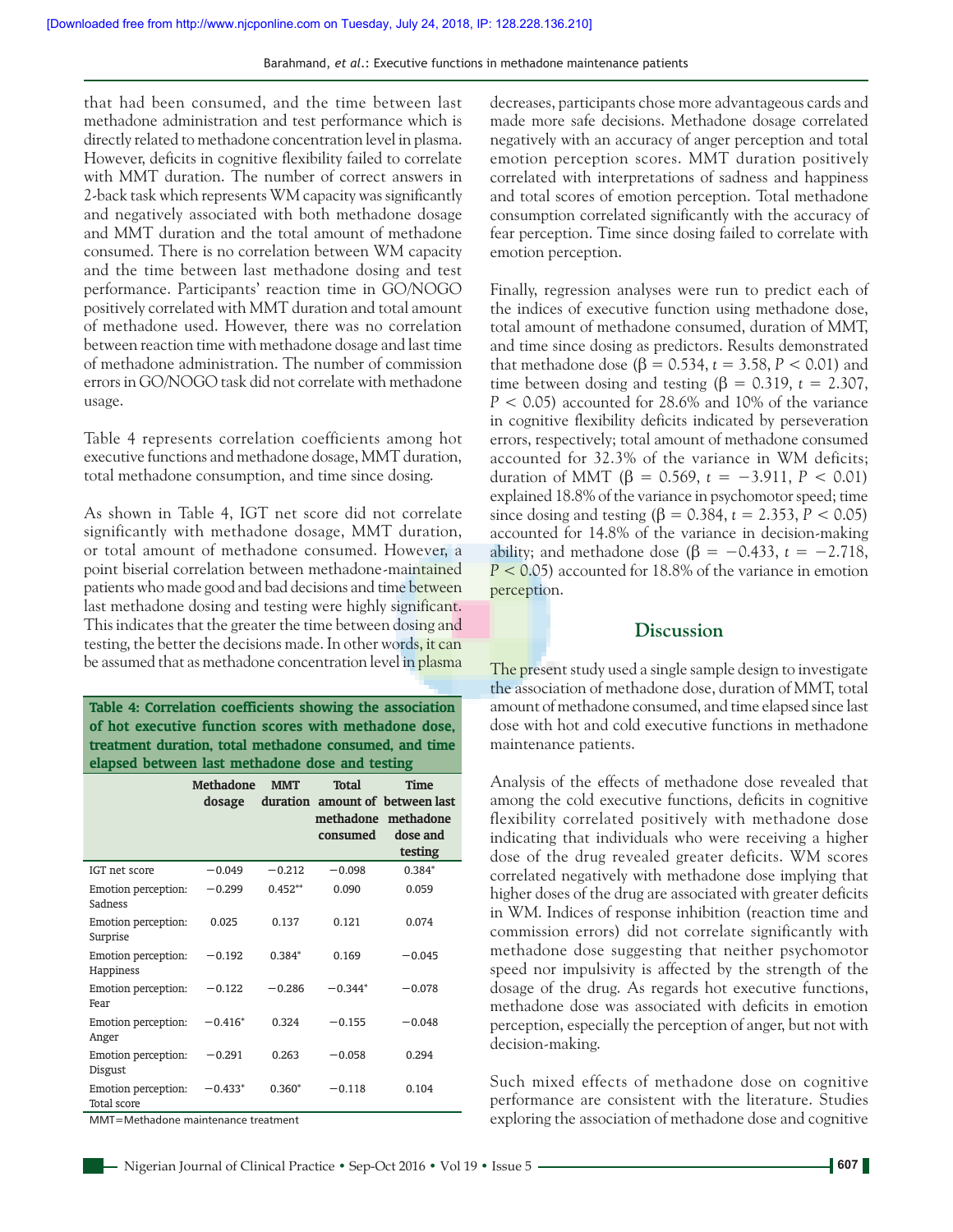performance have produced controversial results. For example, Kelly found higher doses of methadone therapeutically more effective whereas Loeber found higher doses of methadone associated with worse cognitive performance and Darke found no association between methadone dose and cognitive performance.[27,28,40] Impaired performance of methadone‑maintained patients in WM is consistent with the results of previous studies.  $[14,41]$ However, the fact that methadone dose did not correlate with psychomotor speed and decision-making is inconsistent with these studies. Evidence for deficits in attention, WM, memory, and executive function in chronic opioid abusers have been reported.<sup>[22]</sup> It is difficult to differentiate whether the cognitive dysfunctions seen in the present sample are a consequence of acute methadone dosing or reflective of the effect of previous opioid use.

Duration of MMT correlated significantly with deficits in WM and psychomotor speed (longer reaction time), but not with deficits in cognitive flexibility. Exposure to MMT was also associated with better emotion perception, especially with the perception of sadness and happiness. That is, the longer a person is exposed to MMT, the greater the deficits in WM and the slower his cognitive performance, but the better his ability to perceive emotions.

Furthermore, total amount of methadone consumed by the patient undergoing MMT was significantly associated with deficits in cognitive flexibility, WM, psychomotor speed, and deficits in the perception of fear.

Multiple regression analyses imply that while the strength of methadone dose may affect cognitive flexibility, as time since dosing increases, decision-making improves. Furthermore, the total amount of methadone consumed impacts WM adversely, and duration of MMT tends to slow down mental processing.

Taken together, these findings imply that while MMT may be beneficial in reducing opiate dependence, suppressing withdrawal symptoms, and blocking euphoric effects of opioids, methadone dose level used should be maintained at an optimal level so as to prevent the occurrence of deficits in cognitive flexibility, and WM and the duration of MMT should be tailored so that cognitive functioning does not worsen. When exposure to MMT gets longer, WM gets even more deficient, and cognitive performance is slowed although emotion perception may improve. While the length of exposure to MMT may have to be controlled, it is the total amount of methadone consumed by the individual during therapy that worsens executive functions. Findings indicate that methadone dose affects cognitive performance. Rapeli suggested that cognitive deficit during early opioid abstinence may be associated with neural dysregulations in the prefrontal cortex induced by withdrawal and that rapid recovery of cognitive function

during opioid abstinence seems possible.<sup>[22]</sup> In fact, some studies have shown that cognitive performance improves with stabilization of methadone dose.<sup>[12,42]</sup> However, in the present study, longer MMT was associated with worse cognitive performance. This inconsistency of the findings from this study with previous studies may be attributable to differences in sample characteristics. In the current study, only pure opiate users were recruited whereas the previous studies reported findings for poly substance users. Curran suggested that the acute effects of methadone on the cognitive functioning of patients in MMT with a long history of opiate abuse can be avoided by administering divided doses of methadone.<sup>[24]</sup> Longitudinal studies are needed to confirm these suggestions.

Time since dosing correlated positively only with deficits in cognitive flexibility and decision‑making, but not with deficits in WM or response inhibition. That is, as time since dosing increased, individuals showed worse performance when they have to simultaneously attend to multiple sources of information and make decisions. In other words, it can be inferred that methadone does affect cognitive flexibility and decision‑making positively so that cognitive performance during peak sessions may be facilitated by methadone. Cognitive performance differences as a function of session (peak vs. trough) have been reported in previous research. Baewert found that methadone‑maintained patients made more perseverative errors on the WCST when time since dosing was 24 h (trough session) than when it was 90 min (peak session).<sup>[43]</sup> Findings of the current study appear to confirm these previous findings as the performance of the individuals in this study tended to worsen as time since dosing increased. Performance on the IGT showed that subjects tended to make more advantageous decisions as time since dosing increased. These findings confirm those of previous studies that cognitive performance in methadone patients may be a function of time elapsed since last dosing.<sup>[16,25,43]</sup> Using a within-subjects design and comparing the performance of MMT patients in peak and trough sessions, Rass reported worse performance during the peak session.<sup>[16]</sup> The findings of the present study that MMT patients performance changed as a function of time relative to dosing is consistent with these previous results. That is, it appears that decision‑making is a function of the concentration of methadone in blood plasma.

In sum, it appears that regardless of dosage, methadone administration is associated with impairment in the decision-making ability of individuals, but as time since dosing increases, decision‑making appears to improve. The strength of methadone dose is directly associated with deficits in WM and cognitive flexibility, whereas it is not associated with psychomotor speed or impulsiveness. However, as treatment continues, deficits in WM and psychomotor speed continue to worsen whereas treatment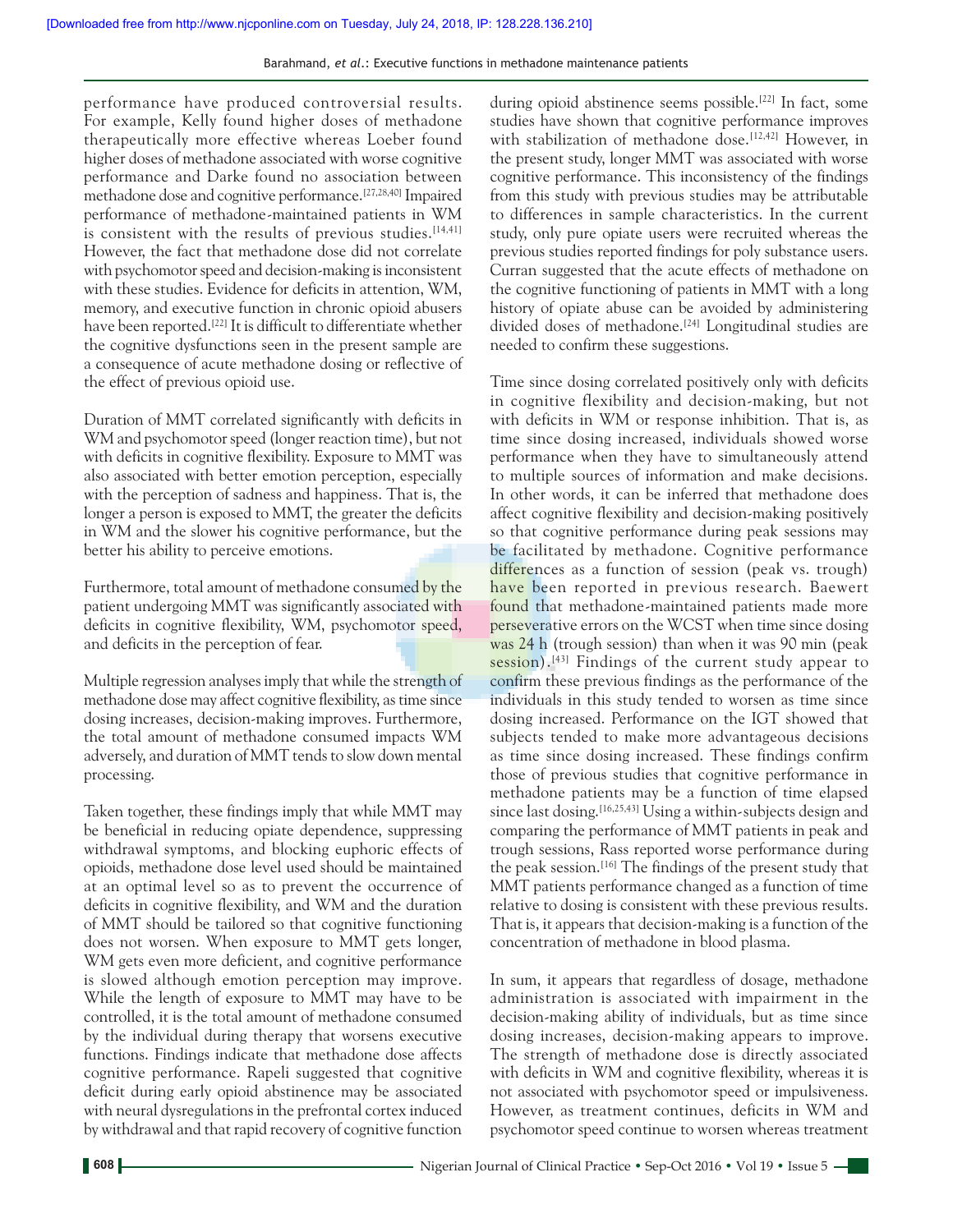Barahmand, *et al*.: Executive functions in methadone maintenance patients

duration does not worsen cognitive flexibility. The total amount of methadone consumed is directly associated with deficits in WM, cognitive flexibility, psychomotor speed, and emotion perception. These results underscore the importance of manipulating methadone dose and treatment duration on an individual basis so that while therapy is effective in eliminating opiate dependence, the likelihood of cognitive impairments is minimized. Future studies in which the time relative to methadone dosing is systematically manipulated across different doses of methadone and for patients with varying history of opiate dependence will be able to shed more light on this issue.

The strength of the present study is that pure opiate users were studied and much longer MMT duration (as long as 6 years). Studies that reported normalization of cognitive performance had reported findings relevant to a few weeks and few months of MMT. The present study suggests that with longer durations of MMT, while psychomotor speed and WM may normalize, deficits in cognitive flexibility may continue and be a function of time relative to last dosing. With respect to methadone maintenance dose level, in contrast with a recent study, this study indicates that higher doses of methadone do increase the risk of impairment in executive functions.<sup>[16]</sup> This study also implies that to keep cognitive impairment at a minimum, methadone dose and treatment duration will have to be customized considering the history of opiate abuse so that impairment attributable to long-term opiate use may be differentiated from acute methadone dosing. Longitudinal within-subject studies are needed to provide detailed information regarding the effects of methadone dose and amount as well as length of MMT and their interactions with time relative to dosing on executive functions.

It should be noted that the implications of the findings may be tempered by the fact that the possible contribution of patient characteristics such as level of education and history of psychopathology was not considered. Further investigation with larger samples controlling these factors may provide more useful data.

The current study indicates the distinct effects of short- and long‑term methadone administration and underscores the importance of a customized treatment for opiate users.

# **Financial support and sponsorship** Nil.

# **Conflicts of interest**

There are no conflicts of interest.

## **References**

1. Wang Y, Wang H, Li W, Zhu J, Gold MS, Zhang D, *et al.* Reduced responses to heroin-cue-induced craving in the dorsal striatum: Effects of long-term methadone maintenance treatment. Neurosci Lett 2014;581:120-4.

- 2. De Maeyer J, Vanderplasschen W, Camfield L, Vanheule S, Sabbe B, Broekaert E. A good quality of life under the influence of methadone: A qualitative study among opiate-dependent individuals. Int | Nurs Stud 2011;48:1244-57.
- 3. Joseph H, Stancliff S, Langrod J. Methadone maintenance treatment (MMT): A review of historical and clinical issues. Mt Sinai J Med 2000;67:347‑64.
- 4. Flynn PM, Porto JV, Rounds-Bryant JL, Kristiansen PL. Costs and benefits of methadone treatment in DATOS‑part 2: Gender differences for discharged and continuing patients. J Maint Addict 2002;2:151-69.
- 5. Gossop M, Trakada K, Stewart D, Witton J. Reductions in criminal convictions after addiction treatment: 5‑year follow‑up. Drug Alcohol Depend 2005;79:295‑302.
- 6. Kerr T, Marsh D, Li K, Montaner J, Wood E. Factors associated with methadone maintenance therapy use among a cohort of polysubstance using injection drug users in Vancouver. Drug Alcohol Depend 2005;80:329‑35.
- 7. Ward J, Hall W, Mattick RP. Role of maintenance treatment in opioid dependence. Lancet 1999;353:221‑6.
- 8. Baldacchino A, Balfour DJ, Passetti F, Humphris G, Matthews K. Neuropsychological consequences of chronic opioid use: A quantitative review and meta-analysis. Neurosci Biobehav Rev 2012;36:2056-68.
- 9. Fernández-Serrano MJ, Pérez-García M, Verdejo-García A. What are the specific vs. generalized effects of drugs of abuse on neuropsychological performance? Neurosci Biobehav Rev 2011;35:377-406.
- 10. Verdejo-García A, Bechara A. Neuropsychology of executive functions. Psicothema 2010;22:227‑35.
- 11. Kerr A, Zelazo PD. Development of "hot" executive function: The children's gambling task. Brain Cogn 2004;55:148‑57.
- 12. Bracken BK, Trksak GH, Penetar DM, Tartarini WL, Maywalt MA, Dorsey CM, *et al.* Response inhibition and psychomotor speed during methadone maintenance: Impact of treatment duration, dose, and sleep deprivation. Drug Alcohol Depend 2012;125:132‑9.
- 13. Kornreich C, Foisy ML, Philippot P, Dan B, Tecco J, Noël X, *et al.* Impaired emotional facial expression recognition in alcoholics, opiate dependence subjects, methadone maintained subjects and mixed alcohol-opiate antecedents subjects compared with normal controls. Psychiatry Res 2003;119:251‑60.
- 14. Mintzer MZ, Stitzer ML. Cognitive impairment in methadone maintenance patients. Drug Alcohol Depend 2002;67:41-51.
- 15. Pirastu R, Fais R, Messina M, Bini V, Spiga S, Falconieri D, *et al.* Impaired decision‑making in opiate‑dependent subjects: Effect of pharmacological therapies. Drug Alcohol Depend 2006;83:163‑8.
- 16. Rass O, Kleykamp BA, Vandrey RG, Bigelow GE, Leoutsakos JM, Stitzer ML, *et al.* Cognitive performance in methadone maintenance patients: Effects of time relative to dosing and maintenance dose level. Exp Clin Psychopharmacol 2014;22:248‑56.
- 17. Soyka M, Lieb M, Kagerer S, Zingg C, Koller G, Lehnert P, *et al.* Cognitive functioning during methadone and buprenorphine treatment: Results of a randomized clinical trial. J Clin Psychopharmacol 2008;28:699-703.
- 18. Verdejo A, Toribio I, Orozco C, Puente KL, Pérez-García M. Neuropsychological functioning in methadone maintenance patients versus abstinent heroin abusers. Drug Alcohol Depend 2005;78:283‑8.
- 19. Darke S, McDonald S, Kaye S, Torok M. Comparative patterns of cognitive performance amongst opioid maintenance patients, abstinent opioid users and non‑opioid users. Drug Alcohol Depend 2012;126:309‑15.
- 20. Davis PE, Liddiard H, McMillan TM. Neuropsychological deficits and opiate abuse. Drug Alcohol Depend 2002;67:105-8.
- 21. Mintzer MZ, Copersino ML, Stitzer ML. Opioid abuse and cognitive performance. Drug Alcohol Depend 2005;78:225‑30.
- 22. Rapeli P, Kivisaari R, Autti T, Kähkönen S, Puuskari V, Jokela O, *et al.* Cognitive function during early abstinence from opioid dependence: A comparison to age, gender, and verbal intelligence matched controls. BMC Psychiatry 2006;6:9.
- 23. Gruber SA, Tzilos GK, Silveri MM, Pollack M, Renshaw PF, Kaufman MJ, *et al.* Methadone maintenance improves cognitive performance after two months of treatment. Exp Clin Psychopharmacol 2006;14:157-64.
- 24. Curran HV, Kleckham J, Bearn J, Strang J, Wanigaratne S. Effects of methadone on cognition, mood and craving in detoxifying opiate addicts: A dose-response study. Psychopharmacology (Berl) 2001;154:153‑60.
- 25. Lyvers M, Yakimoff M. Neuropsychological correlates of opioid dependence and withdrawal. Addict Behav 2003;28:605‑11.